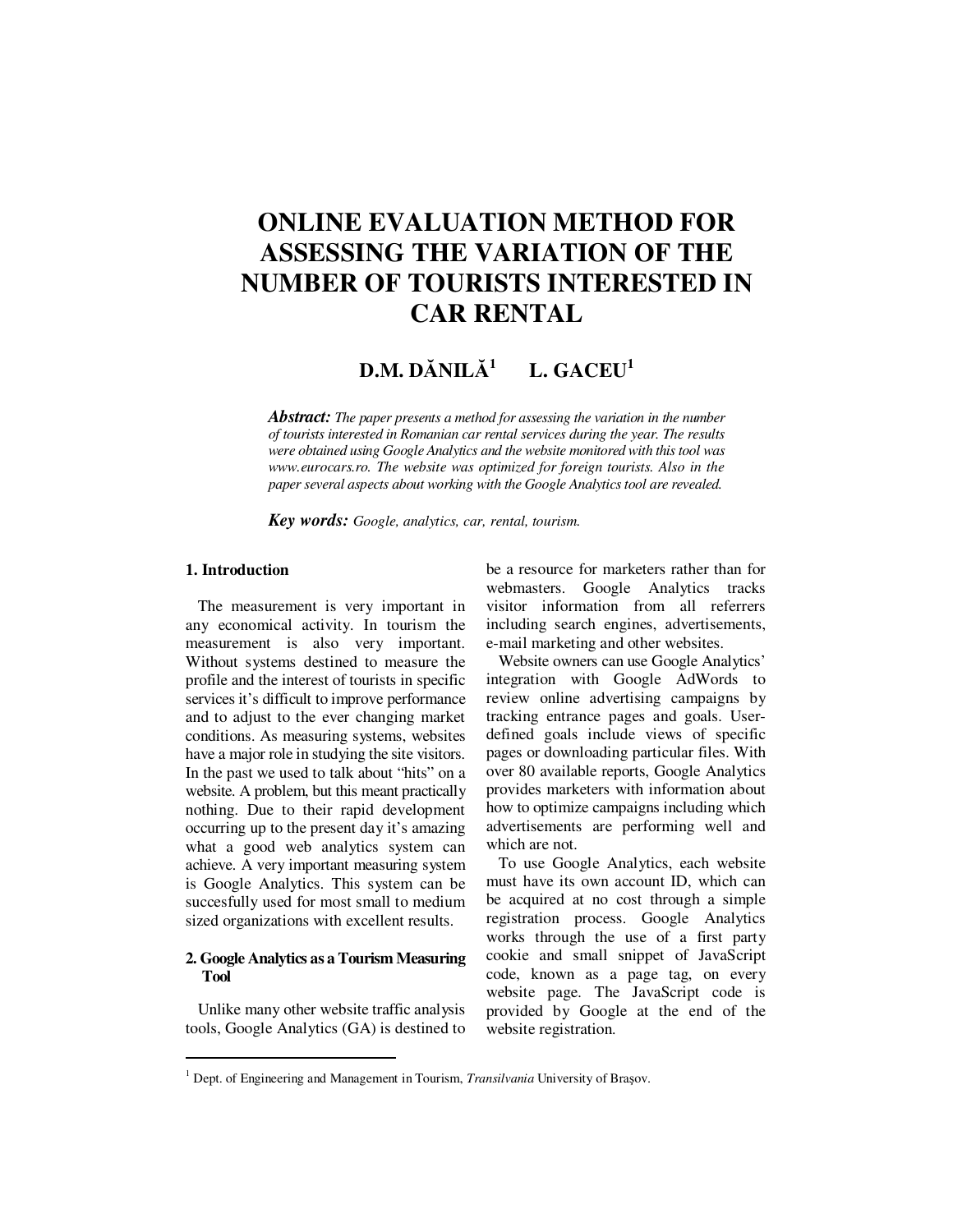The implementation of this Google Analytics Tracking Code (GATC) captures anonymous visitor data and sends it, along with the account ID, to Google collection servers for processing. Data processing typically occurs on an hourly basis, but can be 3-4 hours behind. Therefore, Google Analytics is better used for tracking trends over long periods of time than reporting about current activity.

Google Analytics' user interface is a dashboard containing many different views of visitor data collected for a particular website (see Figure 1).



Fig. 1. *Google Analytics dashboard*

Users have the ability to customize various aspects of the dashboard for quick access to information that is most important to them. The dashboard allows drilling-down in each view to obtain additional, more specific information. For example, the Map Overlay view allows drilling-down in each individual country (see Figure 1).

Content Overview displays information about individual pages on a website. General information on this view includes drill-downs for top content by page hits, navigation information, landing page analysis and click patterns. By clicking on the link for any specific page, the same drill-down information is available, but limited to only that particular web page. Visitors Overview provides data about site guests, including number of visits during a specified date range, absolutely unique visitors, page views, average page views, time spent on the site, bounce rate and new visits. Additional

information includes web browsers used to access the site and the visitor's connection speed. Information about language, network locations, visitor operating system, screen colours, screen resolutions, java support and Flash versions is also available. Traffic Sources displays data about how visitors access the website and which keywords were used in search engines to find the site. Detailed drill-downs are available for the sources and keywords. In addition to standard data views, Google Analytics now offers a beta version of Custom Reporting. In this module, users can design custom reports to display information they wish to analyze or re-format existing reports to include additional data. One shortfall of this module is the difficulty in customizing visitor location data. Even though Google Analytics collects IP address information about visitors, Google's privacy policy prevents the company from making that information available to Analytics' users. Therefore, visitor IP addresses are not available for custom querying of location databases [2].

### **3. Car Rental as a Form of Tourism**

Car rental is an important tourism branch. For example, in California the car rental industry budget was 39.8 million \$ and an anticipated total of \$ 240 million until 2013.



Fig. 2. *Contributions of tourism forms to the tourism budget in California* [3]

The car rental services consist in renting automobiles for short periods of time (ranging from a few hours to a few weeks) for a fee. It is an elaborate form of a rental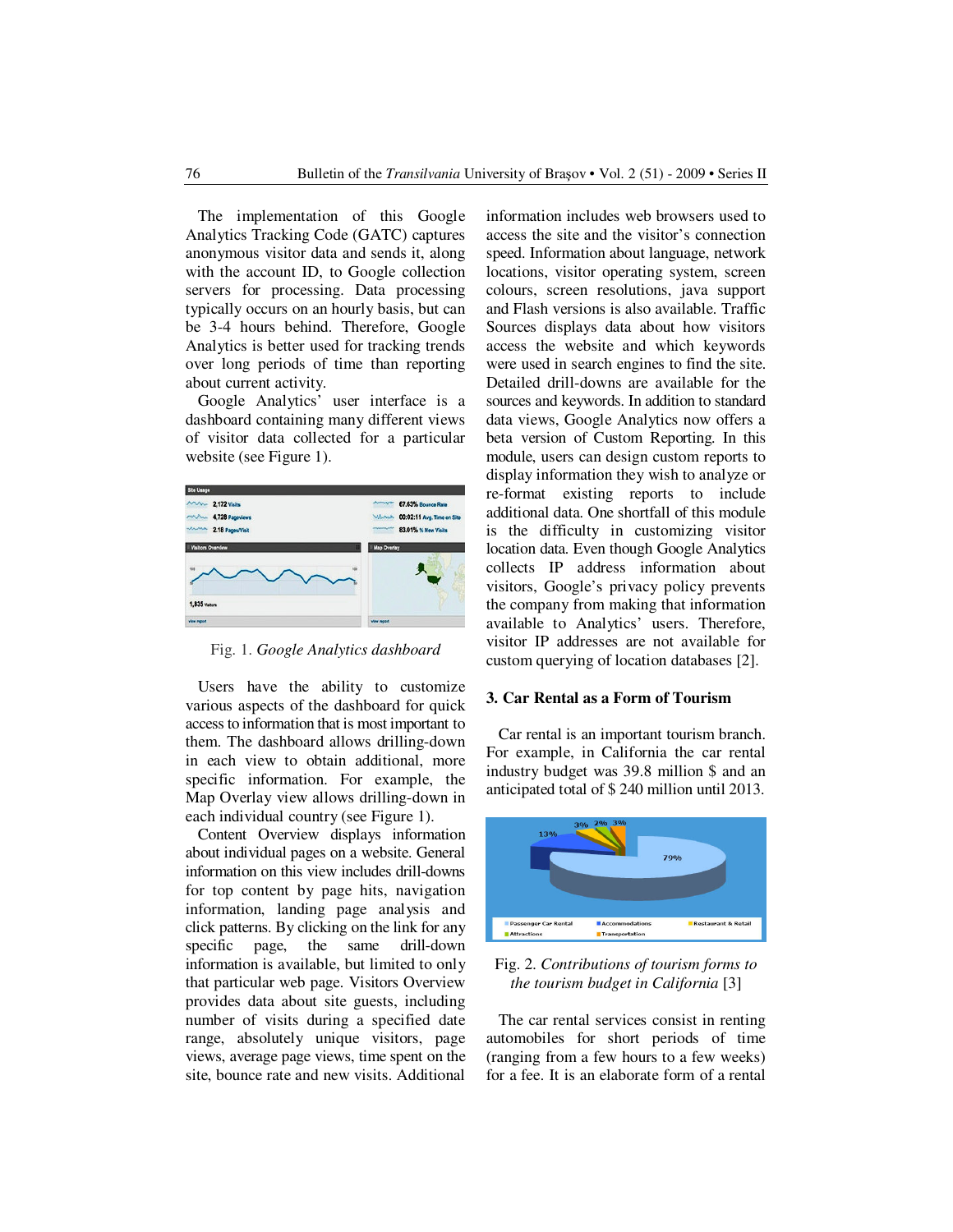shop, organized in numerous local branches, primarily located near airports or busy city areas and often complemented by a website allowing online reservations. There are also third party websites (such as online travel agencies) which compare quotes from the major car rental agencies. Car rental agencies primarily serve people who have a car that is temporarily out of reach or out of service, for example travellers who are out of town, business persons etc.

Because of the variety of sizes of their vehicles, car rental agencies may also renting vans or trucks, and in certain markets other types of vehicles such as motorcycles or scooters may also be offered [1].

#### **4. Results Obtained for Car Rental Activity**

In car rental business there are two periods: high-season and low-season. The high-season begins in March and lasts until the end of September. The results will show the variation of tourists throughout these periods obtained with Google Analytics tool. A module of this tool was implemented on the website: www.eurocars.ro.

In Table 1 the statistics regarding the website visitors interested in car rental services between March  $1<sup>st</sup>$  2008 and March  $1<sup>st</sup>$  2009 is presented as well as the number of visitors that became clients for this type of service.

| <b>Rental period</b>                                     | <b>Website Visits</b> | <b>Goal Conversion</b><br>rate | <b>Clients for</b><br>car rental |
|----------------------------------------------------------|-----------------------|--------------------------------|----------------------------------|
| Mar $1st$ , 2008 - Mar $31st$ , 2008                     | 8227                  | $1.02\%$                       | 83                               |
| Apr $1st$ , 2008 - Apr $30th$ , 2008                     | 9986                  | $1.97\%$                       | 197                              |
| May 1 <sup>st</sup> , 2008 - May 31 <sup>st</sup> , 2008 | 10104                 | $2.52\%$                       | 255                              |
| Jun 1st, 2008 - Jun 30 <sup>th</sup>                     | 10489                 | 2.73%                          | 286                              |
| Jul 1st, 2008 - Jul 31st, 2008                           | 12029                 | 3.48%                          | 419                              |
| Aug 1st, 2008 - Aug 31st, 2008                           | 10622                 | $3.17\%$                       | 337                              |
| Sep 1 <sup>st</sup> , 2008 - Sep 30 <sup>th</sup> , 2008 | 7614                  | 3.05%                          | 232                              |
| Oct 1 <sup>st</sup> , 2008 - Oct 31 <sup>st</sup> , 2008 | 6666                  | $2.55\%$                       | 170                              |
| Nov $1^{st}$ , 2008 - Nov 30 <sup>th</sup> , 2008        | 5716                  | 1.85%                          | 106                              |
| Dec 1st, 2008 - Dec 31st, 2008                           | 6184                  | $1.91\%$                       | 118                              |
| Jan 1 <sup>st</sup> , 2009 - Jan 31 <sup>st</sup> , 2009 | 6652                  | $1.65\%$                       | 110                              |
| Feb 1 <sup>st</sup> , 2009 - Feb 28 <sup>th</sup> , 2009 | 6800                  | 1.76%                          | 120                              |

*Statistics of car rental activity between 2008 - 2009* Table 1

The fraction from the total number of visitors that become clients for the car rental services represents the goal conversion rate.

The number of visitors interested in car rental services that accessed the www.eurocars.ro website between March 1st 2008 and March 1<sup>st</sup> 2009 is presented in Figure 3.

The results presented in the graph in Figure 3 reflect an increase of the number of visitors during high-season (from March to September). In low-season, from November until the end of February, the number of clients decreased.



Fig. 3. *The car rental visitors number variation between March 1st 2008 and March 1st 2009* 

In the high-season and low-season there are variations in the number of visitors. For example in the month of April the number